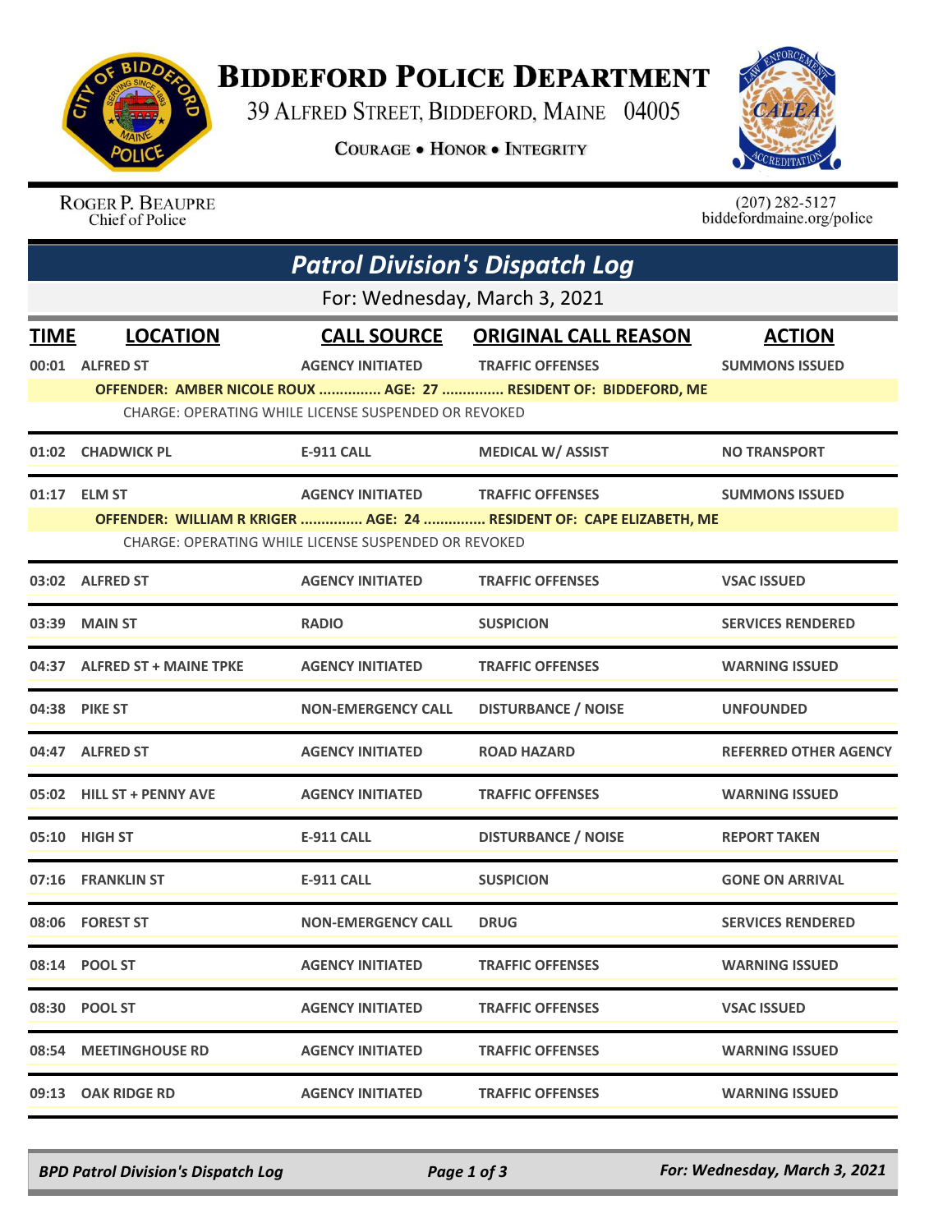| <b>TIME</b> | <b>LOCATION</b><br>09:31 WEST ST           | <b>CALL SOURCE</b><br><b>AGENCY INITIATED</b> | <b>ORIGINAL CALL REASON</b><br><b>TRAFFIC OFFENSES</b>                                      | <b>ACTION</b><br><b>WARNING ISSUED</b> |
|-------------|--------------------------------------------|-----------------------------------------------|---------------------------------------------------------------------------------------------|----------------------------------------|
|             | 09:46 ALFRED ST                            | <b>NON-EMERGENCY CALL</b>                     | <b>DISTURBANCE / NOISE</b>                                                                  | <b>WARNING ISSUED</b>                  |
|             | 09:53 ALFRED ST                            | <b>WALK-IN AT STATION</b>                     | <b>COURT ORDERED CHECK IN</b>                                                               | <b>NO ACTION REQUIRED</b>              |
|             | 09:54 SHOPS WAY                            | E-911 CALL                                    | 911 MISUSE                                                                                  | <b>UNFOUNDED</b>                       |
|             | 10:03 WENTWORTH ST                         | <b>NON-EMERGENCY CALL</b>                     | <b>PAPERWORK</b>                                                                            | <b>NEGATIVE CONTACT</b>                |
|             | 11:05 MAIN ST                              | <b>NON-EMERGENCY CALL</b>                     | <b>MENTAL ILLNESS CASES</b>                                                                 | <b>SERVICES RENDERED</b>               |
|             | 11:32 ADAMS ST + MAIN ST                   | <b>NON-EMERGENCY CALL</b>                     | <b>ARTICLES LOST/FOUND</b>                                                                  | <b>SERVICES RENDERED</b>               |
|             | 11:43 PRECOURT ST                          | <b>AGENCY INITIATED</b>                       | <b>TRAFFIC OFFENSES</b>                                                                     | <b>WARNING ISSUED</b>                  |
|             | 11:56 ELM ST                               | <b>AGENCY INITIATED</b>                       | <b>TRAFFIC OFFENSES</b>                                                                     | <b>NO VIOLATION</b>                    |
|             | 12:08 ELM ST                               | <b>E-911 CALL</b>                             | <b>ASSAULT</b>                                                                              | <b>REPORT TAKEN</b>                    |
|             | 12:23 ALFRED ST                            | <b>WALK-IN AT STATION</b>                     | <b>COURT ORDERED CHECK IN</b>                                                               | <b>SERVICES RENDERED</b>               |
|             | 12:27 CLEAVES ST                           | <b>E-911 CALL</b>                             | 911 MISUSE                                                                                  | <b>DISPATCH HANDLED</b>                |
|             | 12:31 ALFRED ST                            | <b>NON-EMERGENCY CALL</b>                     | <b>HARASSMENT</b>                                                                           | <b>SERVICES RENDERED</b>               |
|             | 12:45 SOUTH ST                             | <b>NON-EMERGENCY CALL</b>                     | <b>SUSPICION</b>                                                                            | <b>SERVICES RENDERED</b>               |
|             | 13:15 CHICOPEE LN                          | <b>NON-EMERGENCY CALL</b>                     | <b>CHECK WELFARE</b>                                                                        | <b>SERVICES RENDERED</b>               |
|             | 14:10 ALFRED ST                            | <b>NON-EMERGENCY CALL</b>                     | <b>CHECK WELFARE</b>                                                                        | <b>SERVICES RENDERED</b>               |
|             | 14:13 ELM ST + MASON ST<br>CHARGE: ASSAULT | <b>NON-EMERGENCY CALL</b>                     | <b>DISTURBANCE / NOISE</b><br>OFFENDER: JUSTIN J BARRY  AGE: 25  RESIDENT OF: BIDDEFORD, ME | <b>SUMMONS ISSUED</b>                  |
|             | 14:19 POOL ST                              | <b>AGENCY INITIATED</b>                       | <b>TRAFFIC OFFENSES</b>                                                                     | <b>VSAC ISSUED</b>                     |
|             | 14:32 WENTWORTH ST                         | <b>NON-EMERGENCY CALL</b>                     | <b>DISTURBANCE / NOISE</b>                                                                  | <b>REPORT TAKEN</b>                    |
|             | 14:40 SULLIVAN ST                          | <b>E-911 CALL</b>                             | <b>CRIM THREAT / TERRORIZING</b>                                                            | <b>REPORT TAKEN</b>                    |
|             | 14:54 MAIN ST                              | <b>NON-EMERGENCY CALL</b>                     | <b>ARTICLES LOST/FOUND</b>                                                                  | <b>SERVICES RENDERED</b>               |
|             | 15:08 HILL ST                              | <b>AGENCY INITIATED</b>                       | <b>TRAFFIC OFFENSES</b>                                                                     | <b>WARNING ISSUED</b>                  |
|             | 15:31 MAY ST + ROBERTS ST                  | <b>AGENCY INITIATED</b>                       | <b>TRAFFIC OFFENSES</b>                                                                     | <b>WARNING ISSUED</b>                  |
|             | 15:31 ALFRED ST                            | <b>WALK-IN AT STATION</b>                     | <b>SUSPICION</b>                                                                            | <b>SERVICES RENDERED</b>               |

*BPD Patrol Division's Dispatch Log Page 2 of 3 For: Wednesday, March 3, 2021*